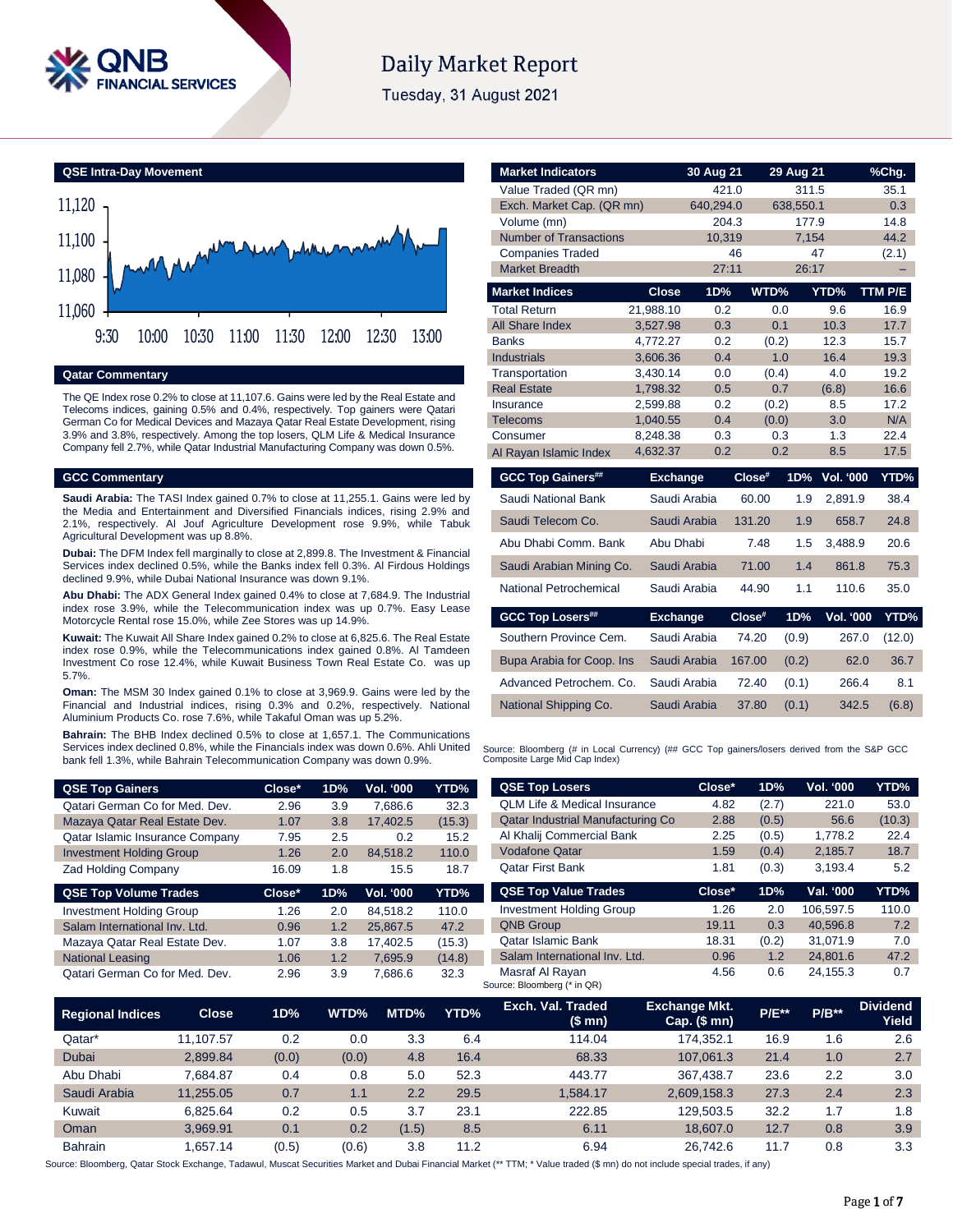### **Qatar Market Commentary**

- The QE Index rose 0.2% to close at 11,107.6. The Real Estate and Telecoms indices led the gains. The index rose on the back of buying support from GCC, Arab and Foreigners shareholders despite selling pressure from Qatari shareholders.
- Qatari German Co for Med. Devices and Mazaya Qatar Real Estate Dev. were the top gainers, rising 3.9% and 3.8%, respectively. Among the top losers, QLM Life & Medical Insurance Company fell 2.7%, while Qatar Industrial Manufacturing Co was down 0.5%.
- Volume of shares traded on Monday rose by 14.8% to 204.3mn from 177.9mn on Sunday. Further, as compared to the 30-day moving average of 158.3mn, volume for the day was 29.1% higher. Investment Holding Group and Salam International Inv. Ltd. were the most active stocks, contributing 41.4% and 12.7% to the total volume, respectively.

| <b>Overall Activity</b>        | Buy %*   | Sell %*  | Net (QR)         |
|--------------------------------|----------|----------|------------------|
| Qatari Individuals             | 42.17%   | 44.97%   | (11,792,496.6)   |
| <b>Qatari Institutions</b>     | 18.24%   | 21.15%   | (12, 246, 317.2) |
| Qatari                         | 60.41%   | 66.12%   | (24,038,813.8)   |
| <b>GCC Individuals</b>         | 0.52%    | 0.53%    | (9, 131.9)       |
| <b>GCC</b> Institutions        | 3.17%    | 0.30%    | 12,071,540.8     |
| <b>GCC</b>                     | 3.69%    | 0.83%    | 12,062,408.9     |
| Arab Individuals               | 15.42%   | 15.40%   | 88,262.6         |
| Arab Institutions              | $0.00\%$ | $0.00\%$ |                  |
| Arab                           | 15.42%   | 15.40%   | 88,262.6         |
| <b>Foreigners Individuals</b>  | 4.72%    | 4.67%    | 207,488.7        |
| <b>Foreigners Institutions</b> | 15.75%   | 12.97%   | 11,680,653.6     |
| <b>Foreigners</b>              | 20.47%   | 17.65%   | 11,888,142.3     |

Source: Qatar Stock Exchange (\*as a % of traded value)

## **News**

### **Qatar**

- **QFBQ to hold EGM on September 21 –** Qatar First Bank (QFBQ) board of directors will hold the Extraordinary General Meeting (EGM) virtually via Zoom on September 21, 2021 at 4:30 pm Doha time, to consider and approve the special resolutions set out in the agenda. In the event a quorum is not met, a second meeting will be held virtually via Zoom on September 22, 2021 at 4:30 pm Doha time. (Gulf-Times.com)
- **Travel and tourism contributed QR42.7bn to Qatar's GDP in 2020 –** The travel and tourism sector has contributed about QR42.7bn or 7.5% to Qatar's real GDP in 2020, a decrease of 34.5% compared to QR65.1bn or 10.4% contribution of the sector to Qatar's economy in 2019, according to the World Travel & Tourism Council's Global Economic Impact & Trends 2021 report. It added that globally, the travel and tourism sector suffered losses of almost \$4.5tn, 62mn jobs lost, with its global contribution to GDP declining by 49.1% compared to 2019, at only \$4.7tn in 2020, as a result of COVID-19 and the ongoing restrictions to international mobility. The report went on to reiterate that the proactive action of governments around the world has effectively enabled the sector to save millions of jobs and livelihoods at risk through retention schemes; without which the figures would be significantly worse. "While government support has been instrumental throughout the crisis, international coordination is more crucial than ever. The swift recovery of the sector will only be possible if leaders and public officials have a coordinated response to the resumption of international travel, including clear roadmaps, rules, and mobility protocols, providing certainty and restoring consumer confidence," said the report. In Qatar, the travel and tourism sector contributed over 210,300 jobs, or 10.2% of the country's total employment in 2020, a 19.8% decrease (52,000 jobs) compared to 262,300 jobs contributed or 12.5% of total employment in 2019, said the report. (Peninsula Qatar)
- **Seetharaman: Payment solutions a key to financial inclusion –** The growth in payment solutions can contribute to financial inclusion, according to Doha Bank Chief Executive R Seetharaman. "Data analytics is a catalyst for convergence, big data algorithms enable greater convergence of lending and

payments. Open banking is a gateway to new kinds of payments. The growth of payment solutions is a truly global phenomenon and will also contribute to financial inclusion," Seetharaman told a webinar "Future of Payments", hosted by Doha Bank. In 2023, Sweden will become the first cashless nation in the world, with an economy that goes 100% digital, he added. The digital transformation, which happened as a result of the Covid-19 pandemic, made the payments systems of today even more relevant as an increasing volume of consumers started buying online, according to him. Among other technology trends accelerated by the pandemic, the use of contactless mobile payments boomed in 2020, he said, adding increased speed, improved security, convenience, better customer experience promote card and app usage are the benefits of the contactless payments. (Gulf-Times.com)

 **Increase in gas production to accelerate Qatar's growth by 3.8% in 2022 –** Qatar's economy has weathered the pandemic and the plunge in oil prices relatively well, with the country's real Gross Domestic Product (GDP) expected to grow by 3.8% in 2022, supported by increase in gas production and the substantial increase in tourist receipts for the FIFA World Cup scheduled for November 21 to December 18, 2022, said the Institute of International Finance (IIF) in a report recently. "We expect modest economic recovery in 2021 driven by strengthening oil and gas prices, a revival in domestic demand as a result of the progress made in vaccination. The banking system has remained relatively resilient amid the pandemic, helped by sound initial capital and liquidity positions. We expect the fiscal balance to shift to sizeable surpluses in 2021 and 2022 as the increase in nonhydrocarbon revenues will more than offset the projected modest increase in spending. A gradual fiscal consolidation beyond 2021 would help preserve net public sector wealth," the report said. It pointed that the ongoing recovery is projected to accelerate in 2022 as the third wave of the pandemic recedes. "COVID-19 vaccines have become widely available and oil production cuts have tapered in line with the OPEC+ agreement. However, steady recovery is not assured so long as segments of the Gulf Cooperation Council (GCC) population remain susceptible to the virus and its mutations. We expect the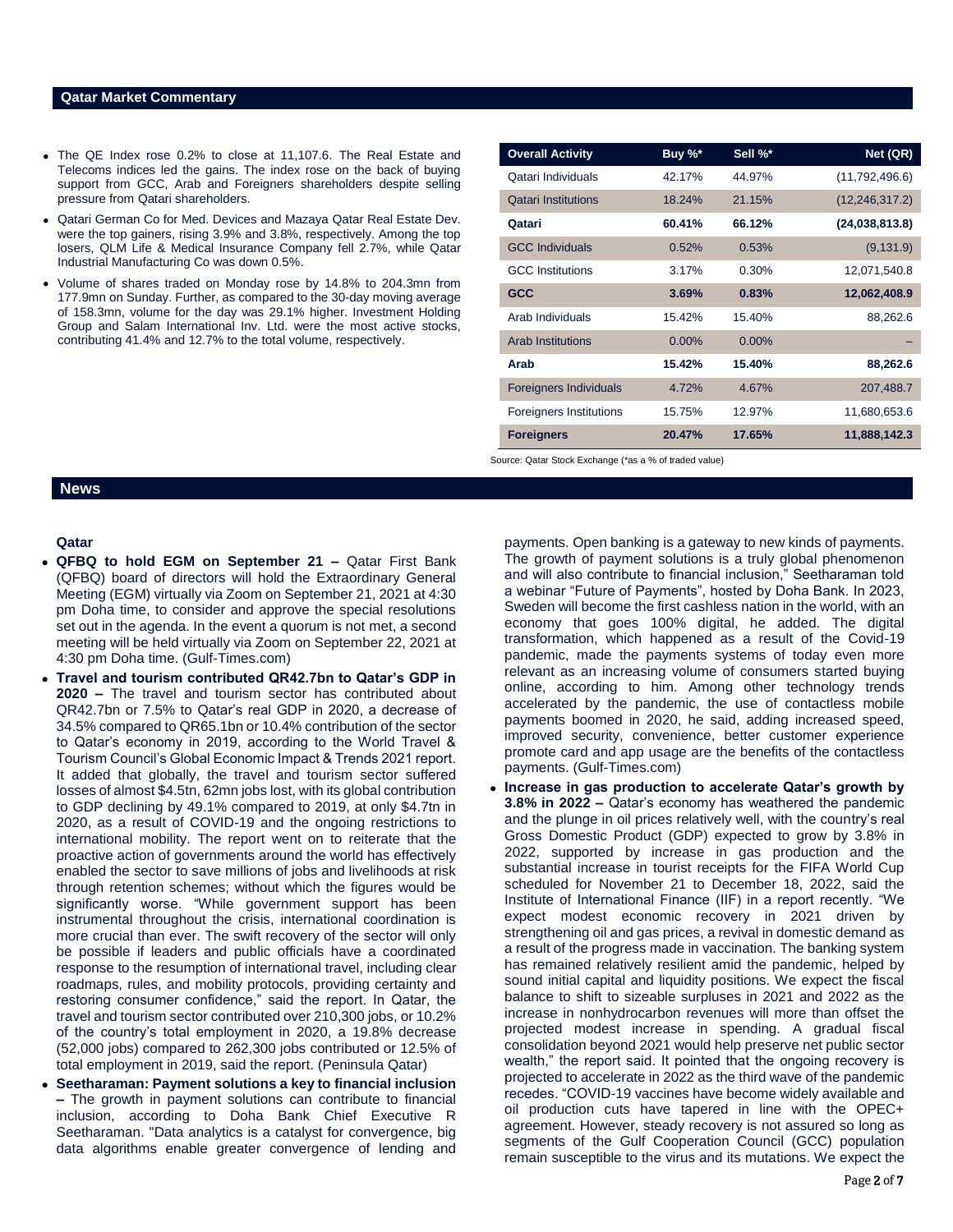GCC to grow 1.7% in 2021 and 4.2% in 2022," IIF added. Highfrequency indicators, including Purchasing Managers' Index (PMI) and credit to the private sector, point to strong recovery in the private sector, particularly in Saudi Arabia and Qatar. Hydrocarbon real GDP growth is projected at 5% in 2022 on the assumption that the OPEC+ production cuts end by mid-2022. Risks are broadly balanced. On the upside, faster vaccination rates and further progress in reforms could boost nonhydrocarbon growth in 2022. According to the IIF report, GCC central banks will leave their policy rates unchanged through end-2022 as they track US rates in the context of the peg to the US dollar. Central banks in the region have maintained their liquidity support measures to support the private sector, particularly SMEs, by allowing them to defer payments on existing loans and increase lending to businesses. (Peninsula Qatar)

- **Qatar Executive showcases world's first Gulfstream G700 in Doha ahead of 2022 delivery –** Qatar Executive (QE) has welcomed the arrival of the world's first Gulfstream G700 jet aircraft in Qatar as part of a special demonstration by the manufacturer honoring QE as the launch customer. Equipped with the all-new Rolls-Royce Pearl 700 engines and an advanced high-speed wing design, the G700 is "able to fly at recordbreaking speed and range with outstanding environmental efficiency, promoting sustainable business aviation", according to a press statement. The G700 will be the latest addition to Qatar Executive's state-of-the-art fleet of long-range and ultra-longrange aircraft. The executive charter service provider has ordered 10 of the world's largest business jets and will take delivery of the first aircraft off the Gulfstream assembly line in Georgia, US, in 2022. The aircraft has been" tailor-made exclusively with superior-quality cabins to meet Qatar Executive's exacting standards", the statement notes. (Gulf-Times.com)
- **'Tech entrepreneurship is challenging but crucial to building sustainable community', says QSTP executive –** Tech entrepreneurship is a very challenging field, and requires persistence and determination to win over investors as well as customers and end-users, according to an official of Qatar Science & Technology Park (QSTP), part of Qatar Foundation Research, Development & Innovation (QF RDI). QSTP Executive Director Yosouf Al-Salehi was speaking at the fourth edition of Najah Qatari, an annual event focused on championing Qatar's local entrepreneurial talent, and celebrating the stories of those individuals and businesses at the forefront of the country's business landscape. (Gulf-Times.com)
- **Works of Al Thumama, Al Wajbah and Al Wakra parks underway –** Projects Design Manager at the Committee, Mansour Jafar Al-Mosawi said that design implementation of several parks along a total area of 34,553 square meters is underway, including Al Thumama Park in Doha Municipality, Al Wajbah Park in Al Rayyan Municipality and three parks in Al Wakra Municipality. Al Mosawi added that these projects are assigned to Elegancia Landscape Company, where the preliminary works are underway, and the park will be opened for the public in the second quarter of 2022, except Al Wajbah Park, which is scheduled to open in the third quarter of 2022. (Gulf-Times.com)
- **Qatar and Saudi Arabia set up coordination council –** On August 25th Saudi Arabia's minister of state, Musaed bin Mohammed Al-Aiban, and Qatar's Deputy Prime minister and Minister of Foreign Affairs, Sheikh Mohammed bin Abdulrahman Al-Thani, signed a protocol amendment for the establishment of the Qatari-Saudi Coordination Council. The signing of the agreement came as the two ministers met in the Saudi city of Neom to discuss measures to strengthen relations between the two countries. Saudi Arabia, the initiator of the rapprochement process with Qatar, has continued to take the lead in reconciling

with Qatar, following the signing of the Al Ula agreement in January to restore trade, travel and diplomatic ties. Relations between Qatar and Saudi Arabia were restored quickly and have continuously improved since then. Qatar appointed an ambassador to Saudi Arabia at the beginning of August, and the two countries have now agreed to set up Qatari-Saudi Coordination Council to boost cooperation and consolidate their relations. The establishment of the co-ordination council supports The Economist Intelligence Unit's forecast that Qatar will continue to improve relations with Saudi Arabia, with Gulf reconciliation driven mainly by the prospect of expanded trade and investment ties. (Bloomberg)

- **GTA extends tax return submission date till December 31 –** The General Tax Authority (GTA) has announced the extension of the period for submitting the tax return for the fiscal year 2020 for companies and establishments owned by Qatari citizens and citizens of the Gulf Cooperation Council countries (GCC) that are exempt from income tax for a period of four months. The GTA noted that the new deadline for submission will be December 31, 2021, instead of August 31. In a statement released on Monday, the Authority said that it has always sought to enhance the principle of tax compliance with taxpayers, stressing the importance of the commitment of small and medium-sized companies and projects owned by Qatari citizens and residents of GCC countries, to submit tax returns to avoid financial penalties. The GTA said that companies exclusively benefit from the tax system which enhances their efficiency and governance, noting that the step to extend the period for submitting the tax return comes in response to the requests received by taxpayers to adjust the conditions of their companies. (Qatar Tribune)
- **Al Furjan parks to be built across Qatar to 'humanize cities' –** The Supervisory Committee of Beautification of Roads and Public Places in Qatar has announced the start of implementation of several projects to build public parks within residential neighborhoods across Qatar, in cooperation with the Ministry of Municipality and Environment (MME). Secretary of the Committee Eng. Amna Al Bader clarified that the design and implementation of neighborhoods parks, which is named Al Furjan Parks, comes within the strategic plan that aims to humanize cities and change a car-centric culture to a pedestrian and cyclist-friendly culture. The committee's plan also aims to create recreational spaces and plazas that contribute to encouraging families to lead a healthy lifestyle and practice sports from nearby enjoyable destinations just outside their closed doors. Thus, the Supervisory Committee of Beautification of Roads and Public Places in Qatar is working in cooperation with the Ministry of Municipality and Environment, on the design and implementation of large green spaces such as central parks that serve tourists and visitors across the country. The strategic plan also includes working on small green spaces such as Al Furjan Parks that serve residents of specific neighborhoods, in addition to creating green plazas implemented in various locations to help protect the environment. (Qatar Tribune)
- **Dukhan bank named best Islamic digital bank in Qatar 2021 –** Dukhan Bank has received two awards by New York-based Global Finance Magazine for 'Best Islamic Digital Bank in Qatar (2021)' and the 'Most Innovative Digital Bank in Qatar (2021)'. Global Finance is a leading international magazine and industry analyst that evaluates and awards the top performs among banks and other providers of financial services on global and regional levels in categories of technology, leadership, brand, and sustainability among others, covering over 150 countries and territories around the world. (Zawya)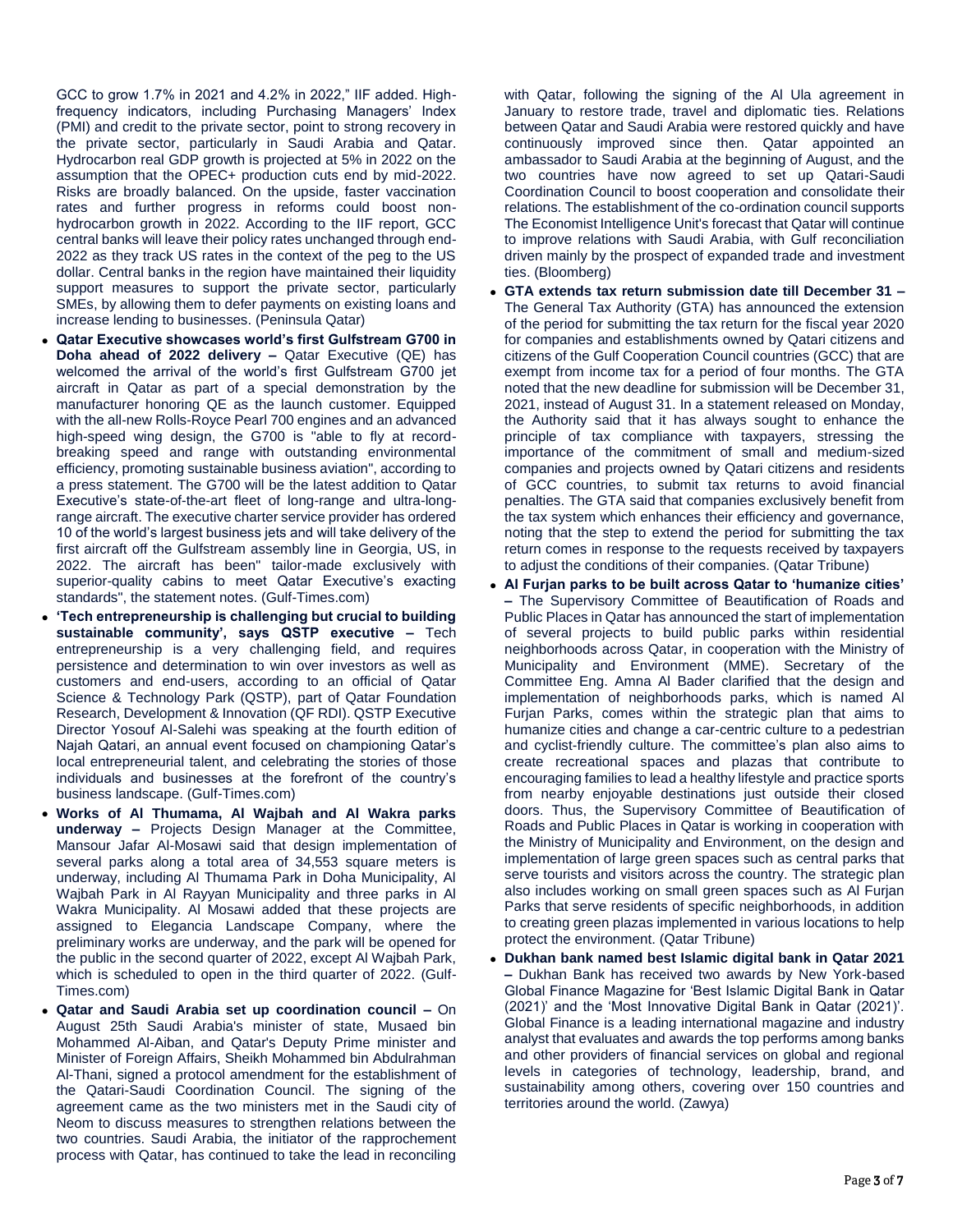### **International**

- **US pending home sales drop for second straight month in July –** Contracts to purchase previously owned US homes declined for the second consecutive month in July in step with limited supply that's been unable to keep up with demand from potential homebuyers. The National Association of Realtors (NAR) said its Pending Home Sales Index, based on contracts signed last month, fell 1.8% after dropping a revised 2.0% in June. Economists polled by Reuters had forecast pending home sales would increase 0.4%. Pending home contracts are seen as a forward-looking indicator of the health of the housing market because they become sales one to two months later. Home prices have surged nationwide in large part due to limited supply, with the median price for new single-family homes now topping \$390,000 and for existing homes just under \$360,000. Compared with one year ago, pending home sales were down 8.5%. Only the West region posted a month-over-month gain in contract activity in July, while the Midwest, Northeast and the South all reported declines. All four regions saw transactions decrease on a year-over-year basis. Existing home sales increased for the second consecutive month in July as inventories improved moderately. New home sales also increased last month, but this followed three straight months of declines. (Reuters)
- **German inflation hits fresh 13-year high in August –** Germany's annual consumer price inflation accelerated to a fresh 13-year high in August, data showed on Monday, underlining growing price pressures as Europe's largest economy recovers from the pandemic and companies struggle with supply shortages. Consumer prices, harmonized to make them comparable with inflation data from other European Union countries (HICP), rose 3.4% compared with 3.1% in July, preliminary figures from the Federal Statistics Office showed. The August reading was in line with a Reuters poll and marked the highest since July 2008, when the harmonized inflation rate also hit 3.4%. The national inflation rate (CPI) even soared to 3.9% in August, hitting its highest since December 1993 when the economy boomed following German reunification. "This is due to higher energy and food prices, while the core inflation probably even fell slightly form 2.9% to 2.8%," Commerzbank analyst Ralph Solveen said. Germany's preliminary consumer price figures do not include values for core inflation. (Reuters)
- **Japan July factory output falls 1.5% MoM –** Japan's factory output fell 1.5% in July, government data showed on Tuesday, compared with a median market forecast for a 2.5% decline. Manufacturers surveyed by the Ministry of Economy, Trade and Industry expect output to grow 3.4% in August and advance 1.0% in September, the data showed. (Reuters)
- **Japan's July factory output slips as COVID-19 hits car production –** Japan's industrial output shrank in July as car production took a hit from a coronavirus resurgence in Asia that has cast doubt over the recovery in the world's third-largest economy. A spike in highly contagious Delta variant cases has forced governments in Asia to impose fresh lockdowns and curbs, which are causing disruptions in parts supply across the region, adding to a global chip shortage. Factory output dropped 1.5% in July from the previous month, official data showed, hit by a decline in the production of autos, including passenger cars and small buses. The fall offset growing output of production machinery items, such as those used for manufacturing semiconductors, and electronic parts and devices. That meant output fell back below pre-coronavirus pandemic levels again after surging 6.5% in the prior month, though it was stronger than a 2.5% drop forecast in a Reuters poll of economists. Manufacturers surveyed by the Ministry of Economy, Trade and Industry (METI) expected output to advance 3.4% in August and 1.0% in September. Overall output was projected to get a boost

from a sharp jump in production machinery manufacturing next month, even as that of transport equipment, which includes car production, was seen shrinking more than 7% from the previous month. But the forecast for the decline in transport equipment was probably not fully factoring in parts supply disruptions in Southeast Asia, a government official said. Toyota Motor Corp, the world's largest automaker by sales volume, said this month it would cut September production by 40% from its previous plan due to the chip crunch. Manufacturers' finely tuned supply chains mean carmakers often optimize car parts supplies, increasing the risk of output delays once inventories run out and replacement parts fail to turn up, said Minami. Separate data on Tuesday showed the jobless rate edged down for the second straight month, dropping to 2.8% from 2.9% in June, with the actual number of those unemployed posting the first YoY fall in 18 months. An index gauging job availability gained slightly to 1.15 from 1.13 in June, labor ministry data showed. Japan's economy expanded an annualized 1.3% in the second quarter, driven by solid consumption and exports. (Reuters)

- **China's economy under pressure as factory activity slows in August, services contract –** China's businesses and the broader economy came under increasing pressure last month as factory activity expanded at a slower pace while the services sector slumped into contraction, hurt by coronavirus-related restrictions and high raw material prices. The world's secondbiggest economy staged an impressive recovery from a coronavirus-battered slump, but growth has recently shown signs of losing steam due to domestic COVID-19 outbreaks, slowing exports, tighter measures to tame hot property prices and a campaign to reduce carbon emissions. The official manufacturing Purchasing Manager's Index (PMI) was 50.1 in August from 50.4 in July, data from the National Bureau of Statistics (NBS) showed. The 50-point mark separates growth from contraction. Analysts polled by Reuters had expected it to slip to 50.2. While most of the weakness should reverse with relaxing COVID-19 restrictions, tight credit conditions and weakening foreign demand will continue to weigh on China's economy, he said. In a worrying sign for China's slow consumption recovery, a gauge of activity for the services sector in August slipped into sharp contraction for the first time since the height of the pandemic in February last year. (Reuters)
- **Official PMI: Activity in China's services sector contracts in August –** Activity in China's services sector slipped into contraction in August, official data showed, as COVID-19 curbs weighed on consumption in the world's second-largest economy. The official non-manufacturing Purchasing Managers' Index (PMI) was 47.5 in August versus 53.3 in July, data from the National Bureau of Statistics (NBS) showed. The 50-point mark separates growth from contraction on a monthly basis. Though slower to recover from the pandemic than manufacturing, a gradual improvement in consumption in recent months had boosted the services sector. But a COVID-19 outbreak of the more infectious Delta strain led to strict containment measures, weighing on business activity and spending. The official August composite PMI, which includes both manufacturing and services activity, fell to 48.9 from July's 52.4. (Reuters)
- **India's economy likely rebounded in April-June amid pandemic risks –** India's economy likely rebounded in the April-June quarter from a deep slump last year helped by improved manufacturing and in spite of a devastating second wave of COVID-19 cases. Asia's third-largest economy suffered one of the biggest hits among major economies, contracting 7.3% in 2020/21, after a nationwide lockdown early last year. But the economy has not been as badly affected from the second wave in April-May this year due to less stringent lockdowns by state governments. However, many analysts say the risk of spiking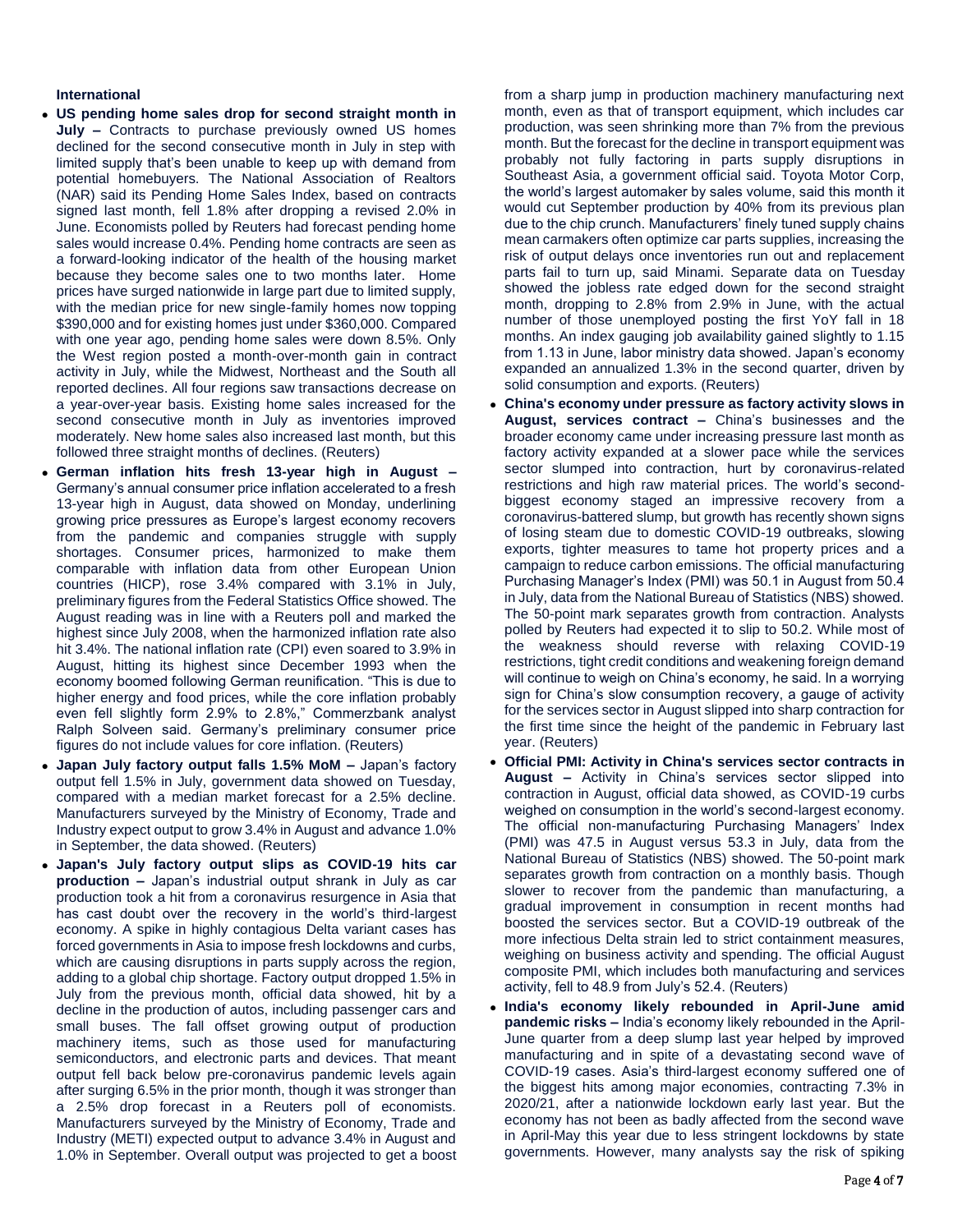infections from the Delta variant and the slow pace of vaccinations in some states could hit India's growth momentum, with the economy unlikely to reach its pre-pandemic level of about \$2.9 trillion before the middle of next fiscal year beginning April. A Reuters survey of 41 economists projected gross domestic product grew 20.0% in the June quarter from a year earlier, versus a record contraction of 24.4% in the same quarter a year earlier. If the median poll forecast is realized, it would be the fastest growth since the mid-1990s when official quarterly data was available, and up sharply from 1.6% in the previous quarter. The Reserve Bank of India, which has kept its monetary policy loose, has forecast annual growth of 9.5% in the current fiscal year, although it has warned about the possibility of a third wave here of the pandemic. (Reuters)

- **Brazil's government posts \$3.8bn deficit in July –** Brazil's central government reported a primary budget deficit of 19.8bn Reais (\$3.8bn) in July, the Treasury said, more than the 17.3bn Reais deficit forecast in a Reuters poll of economists. (Reuters) **Regional**
- **GCC 'unlikely to see inflation from excess money growth' –** The excess money growth that has produced the current episode of inflation in the US is not present in the Gulf, says an industry expert, adding that money growth rates in the UAE remain very subdued, and only slightly less so in Saudi Arabia. As a result, neither area is likely to experience the kind of inflation currently breaking out in the US, noted Invesco chief economist John Greenwood. At 5.4%, US CPI inflation in June reached the highest level since September 1990, with the core PCE rate (personal consumption expenditures) overshooting the US Federal Reserve's target rate of 2% by 1.5 percentage points. Nonetheless, after steep increases in the period to the end of March, 10-year Treasury bond yields have generally fallen since then, suggesting that market participants are buying the Fed's repeated reassurances that there will be no serious threat to price stability. (Zawya)
- **OPEC+ likely to keep oil output policy from September unchanged, sources say –** OPEC+ is likely to keep its oil output policy unchanged when the group meets on Wednesday and continue with its planned modest production increase, three OPEC+ sources told Reuters. The OPEC and allies including Russia, collectively known as OPEC+, will meet on September 1 to discuss the previously agreed increase of 400,000 bpd for the next several months. US President Joe Biden's administration has urged OPEC and its allies to boost oil output to tackle rising gasoline prices that it views as a threat to the global economic recovery. (Reuters)
- **Oil poised for biggest monthly loss this year before OPEC+ meet –** Oil headed for the biggest monthly loss since October as investors weighed the prospect of additional OPEC+ production and the restoration of crude output in the US after Hurricane Ida. West Texas Intermediate was 0.5% lower below \$69 a barrel after rising 0.7% on Monday. While Gulf of Mexico crude producers are expected to gradually resume service after Ida crashed ashore in Louisiana, local refineries may be slower. The OPEC and its allies will meet on Wednesday to assess the global market and prospects for demand as the pandemic grinds on. With expectations the hit to consumption from the delta variant will fade, they are on course to restore another 400,000 bpd. (Bloomberg)
- **Saudi Arabia's non-oil exports jump 52% to \$17.5bn in 2Q 2021 –** Saudi Arabia's non-oil exports grew 52% YoY in the second quarter of 2021 to hit SR65.7bn, according to data issued by the Saudi General Authority for Statistics. The surge is in line with the rebound in trade as global economies recover from the effects of the coronavirus pandemic. Compared with the previous

quarter, non-oil exports rose by SR5.6bn or 9.4%, the authority said. Overall, exports nearly doubled YoY in 2Q2021 to SR238.6bn, due mainly to higher oil exports, which rose by SR96.5bn, or 126%, in the same period. The ratio of oil exports to total exports also climbed to 72.5% in 2Q2021 compared with 64% in the year-ago period. (Zawya)

- **Saudi central bank's net foreign assets dip in July –** Saudi Arabia's net foreign assets, an important indicator of its economic health and a measure of the kingdom's ability to support its currency's peg to the dollar, fell slightly MoM in July, central bank data showed Sunday. Saudi Central Bank's (SAMA) net foreign assets fell by SR16.6bn to SR1.64tn. In June, net foreign assets saw a 2% rise, according to the bank's monthly report. When compared to July 2020, its net foreign assets grew by SR39.4bn. Total assets held by SAMA increased by SR6.4bn MoM to SR1.848tn in July 2021, the monetary agency said. (Zawya)
- **Saudi Arabia's NHC launches two housing projects –** Saudi Arabia's National Housing Company (NHC) announced last week the launch of Riwaa and Maylaa residential projects in Al-Jawan in Riyadh and Khayala in Jeddah respectively. NHC said in a statement that both projects will feature villas and town houses with Riwaa offering 1,060 units and Maylaa 819 units. Both projects will have access to schools, nurseries, medical centres, green spaces, gardens, mosques, governmental service centre and malls, the statement said. (Zawya)
- **Al Moammar in MoU with Al Rajhi Capital to set up SR1bn fund –** Al Moammar Information Systems signs an MoU with Al Rajhi Capital to set up a special investment fund with SR1bn. Fund aims to achieve regular income for investors through financing and leasing of technology and digital infrastructure and medical equipment. Al-Moammar will be the exclusive operator of the fund's projects. (Bloomberg)
- **UAE's ADNOC to maintain crude allocation cut at 5% in Nov –** Abu Dhabi National Oil Company (ADNOC) plans to maintain its allocation cuts for all grades of crude it sells to term customers at 5% in November, four sources with knowledge of the matter said on Monday. The producer from the UAE started increasing crude supplies to term customers from October when it eased allocation cuts to 5% versus a 15% cut in September. ADNOC's easing of supply cuts comes after the Organization of the Petroleum Exporting Countries and its allies including Russia agreed in July to increase production by 400,000 bpd between August and December. (Reuters)
- **UAE's Emirates Global Aluminum posts strongest 1H profit; CEO talks IPO plans –** The CEO of UAE's Emirates Global Aluminum (EGA), Abdulnasser Bin Kalban has strongly hinted that an IPO is being considered. The leading aluminum producer in the world has returned to profit in the first half of 2021, reporting a profit of AED1.74bn. The company said its H1 profits were the strongest ever, thanks to global demand and higher prices for the metal triggered by an economic recovery across the world from the COVID-19 crisis. EGA had reported a loss of AED 208mn in 1H in 2020. "I am confident that our performance will continue to improve, making EGA increasingly attractive should our shareholders decide to proceed with an Initial Public Offering, which would be one of the UAE's largest ever," Bin Kalban said. (Zawya)
- **UAE will reduce petrol, diesel prices in September –** Motorists in the UAE will pay less for fuel next month, even as consumer demand is inching up amid the loosening of pandemic restrictions. The UAE fuel price committee announced on Monday the new prices that will take effect from September 1, showing declines of approximately 1.2% for petrol and 2.9% for diesel. Super 98 will be AED2.55 per liter, down from AED2.58 this month. Special 95 will drop from AED2.47 to 2.44 per liter,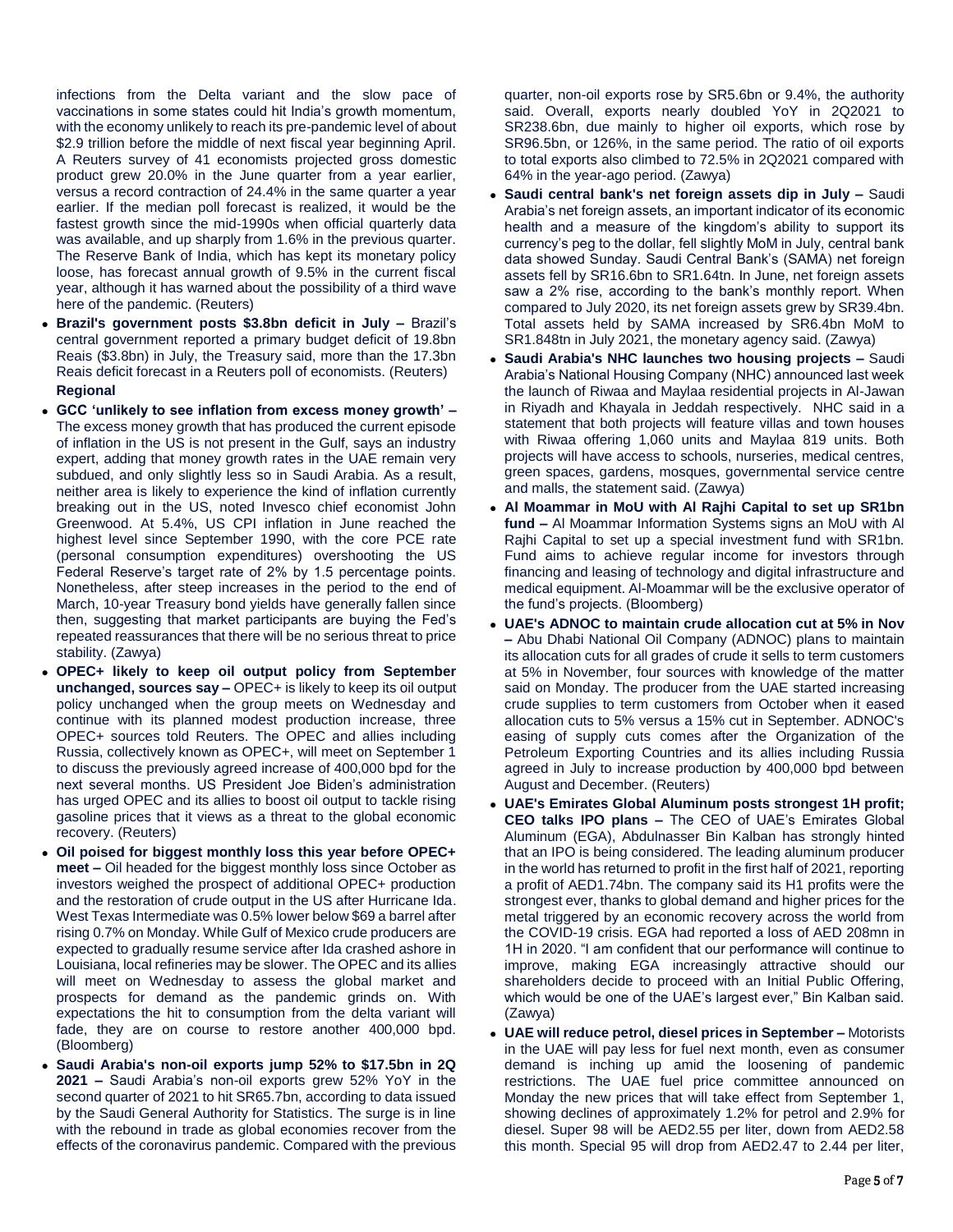while E-Plus 91 will fall from AED2.39 to AED2.36 per liter. As for diesel, the price is pegged at 2.38 per liter, down by 2.9% from AED2.45 in August. (Zawya)

- **Emaar Malls 2024 dollar bond set for record drop –** Emaar Malls's dollar bond due June 2024 is poised for its biggest fall on record, according to Bloomberg-compiled prices. The 4.564% note fell 15 cents on the dollar to 91 cents as of 4:02am in Hong Kong. That would be the biggest daily decrease since the bonds were issued in June 2014. (Bloomberg)
- **Oman's Bank Nizwa prices rights issue at \$2.47 per share –** Oman's Islamic lender, Bank Nizwa, has priced its rights issue at 95 Baizas (\$2.47) per share with subscription running from September 7-16. The bank will issue 789,473,685mn new ordinary shares with the aim of increasing its capital by OM75mn, Bank Nizwa said in a statement on Monday. The bank made a 2Q2021 net profit of OM3mn, a 2% drop compared with the net profit for the same quarter in 2020. (Zawya)
- **Oman sells OMR209mn 28-day bills at yield 0.597% –** Oman sold OMR209mn of bills due September 29. The bills were sold at a price of OMR99.954, have a yield of 0.597% and will settle on September 1. (Bloomberg)
- **LNG TENDER: Kuwait purchases at least 5 cargoes for October-January –** Kuwait Petroleum Corporation purchased at least five LNG cargoes on a DES basis for delivery to the Mina Al Zour terminal from October to January, according to traders with knowledge of the matter. As many as 10 cargoes were awarded via a tender that closed August 23, traders said. (Bloomberg)
- **Bahrain sells BHD70mn 91-day bills; bid-cover 1.49 –** Bahrain sold BHD70mn of bills due December 01. Investors offered to buy 1.49 times the amount of securities sold. The bills were sold at a price of BHD99.626, have a yield of 1.48% and will settle on September 1. (Bloomberg)